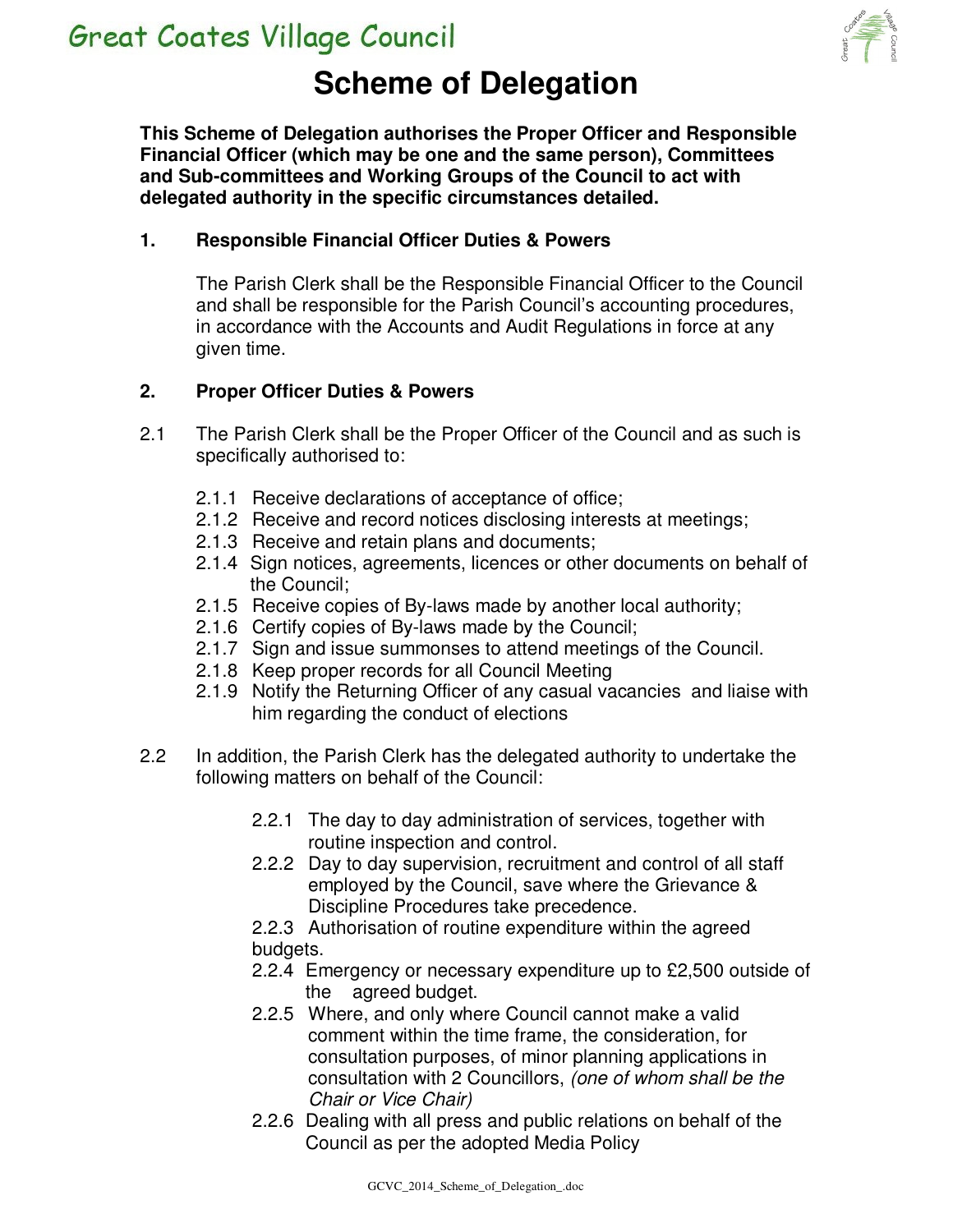

2.3 Delegated actions of the Parish Clerk shall be in accordance with Standing Orders, Financial Regulations and this Scheme of Delegation and with directions given by the Council from time to time.

### **3. Council**

- 3.1 The following matters are reserved to the Council for decision, notwithstanding that the appropriate Committee(s) may make recommendations thereon for the Council's consideration.
	- 3.1.1 Setting the Budget & Precept;
	- 3.1.2 Borrowing money;
	- 3.1.3 Making, amending or revoking Standing Orders, Financial Regulations or this Scheme of Delegation.
	- 3.1.4 Making, amending or revoking By-laws;
	- 3.1.5 Making of Orders under any Statutory powers;
	- 3.1.6 Matters of principle or policy.
	- 3.1.7 Nomination and appointment of representatives of the Council to any other authority, organisation or body (excepting approved Conferences or meetings);
	- 3.1.8 Authorising the incurring of expenditure not provided within the approved budget
	- 3.1.9 Any proposed new capital undertakings (E.g. Memorial Hall);
	- 3.1.10 Prosecution or defence in a court of law;
	- 3.1.11 Nomination or appointment of representatives of the Council at any inquiry on matters affecting the Parish, excluding those matters specific to a committee.
	- 3.1.12 Creation of Committees and membership therein
	- 3.1.13 Consideration of eligibility to use the Power of Well Being
	- 3.1.14 Confirming the appointment of the Parish Clerk
- **4.** Sections 102 & 103 Local Government Act 1972 allows for the discharge of the Council's functions by a Committee, a Sub-Committee or an Officer of the Authority.

 Committees and Sub Committees shall, at all times, act in accordance with the Council's Standing Orders, Financial Regulations and this Scheme of Delegation where applicable and may only be exercised where sufficient budgetary provision exists or can be varied from which the approved budget of the Committee. The Committees must operate within the statutory framework of powers and duties granted by way of rules, regulations, schemes, statutes, by-laws or orders made and with any directions given by the Council from time to time.

Committees, unless the Council otherwise directs, may arrange to devolve any of its functions to one or more Sub-Committees or to Officers of the Council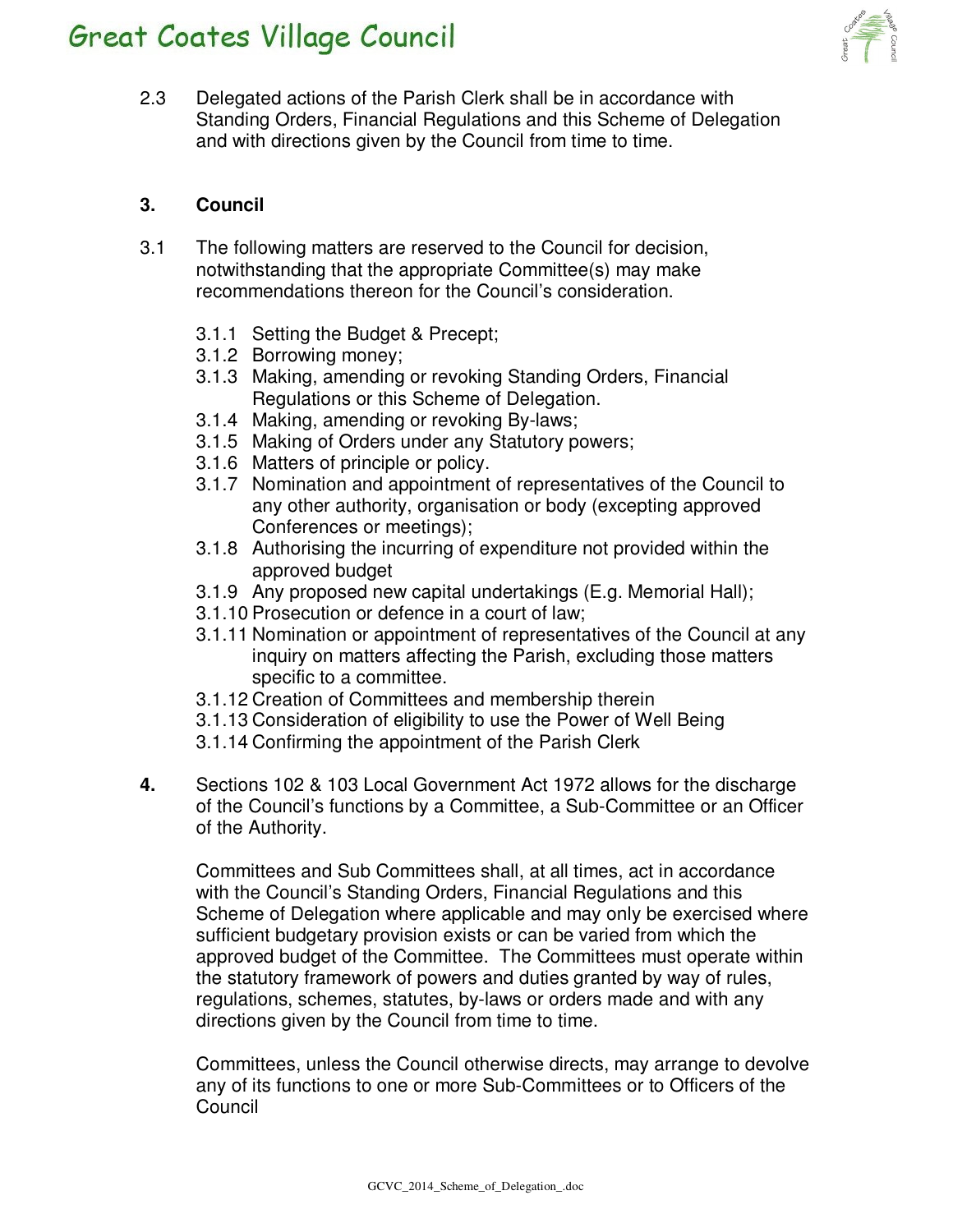

Committees shall appoint a Chairman and Vice-Chairman at their first meeting following the Annual Meeting of Council.

Committees shall meet within the timetable approved by the Council at its Annual Meeting.

The Minutes of the Committee Meetings shall be presented to the next meeting of Council for adoption.

Meetings shall be open to the public, although the Committee may resolve to exclude the press and public under S1 Public Bodies (Admission to Meetings) Act 1960 only when the following confidential matters are to be discussed:

- 1. Engagement, terms of service, conduct and dismissal of employees;
- 2. Terms of tenders, proposals and counter-proposals in negotiation for contracts;
- 3. Preparation for cases in legal proceedings; and
- 4. Early stages of any dispute.

All members of the Council shall receive agendas and supporting papers of Council and all Committees by e-mail except where it is not appropriate.(With the exception of Personnel, where only the members shall receive correspondence and pink papers will be handed out in person only and returned back to the Clerk). Members not on a committee will be treated as if they were members of the public in meetings, but may remain through Part II sessions at the Chair's discretion.

Minutes of Committee Meetings shall be lodged with the Great Coates Village Hall and Notice boards and NELC. (P&TC Liaison Officer)

### **5. Standing Committees of the Council**

To be decided

#### **6 Urgent Matters**

- 6.1 In the event of any matter arising **which requires an urgent decision** notwithstanding delegated powers granted by paragraph 2.2.4 above the Parish Clerk shall forthwith consult with the Chairman and Vice-Chairman of the appropriate Committee (if the matter involves expenditure not provided for in the annual budget) and those Members so consulted together with the Parish Clerk shall have delegated power to act on behalf of the Council in respect of the particular matter then under consideration.
- 6.2 Before exercising the delegated powers granted by paragraph 6.1 above, those Members consulted shall consider whether the matter is of sufficient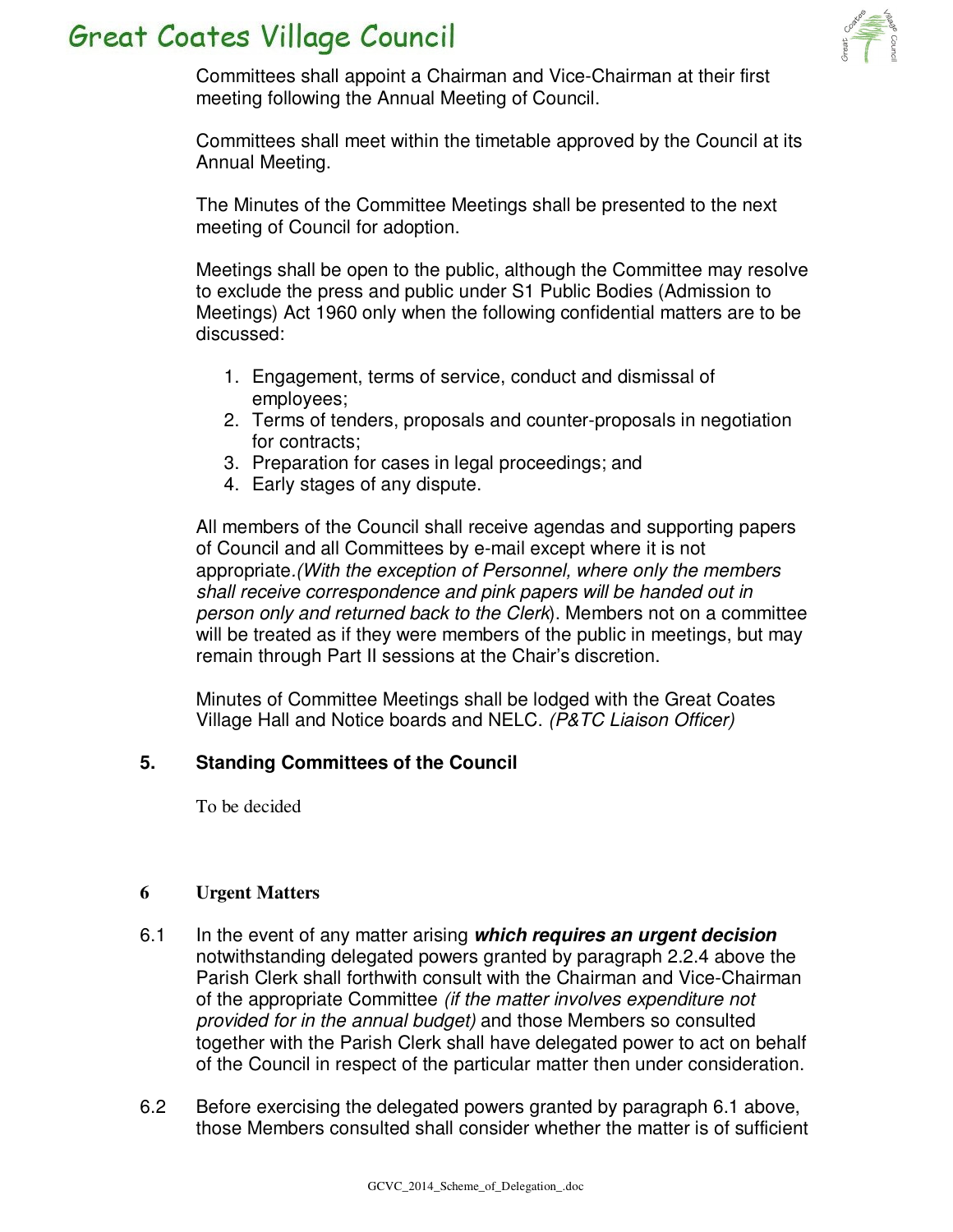

interest to justify the summoning of a Special Meeting of the appropriate Committee and where a meeting is so summoned the Committee concerned shall have delegated power to act on behalf of the Council in respect of the particular matter then under consideration.

- 6.3 Before exercising the delegated powers granted by paragraph 6.1 above, the Committee concerned shall consider whether the matter is of sufficient importance to justify recommending to the Chair that a Special Meeting of the Council should be called.
- 6.4 Whenever any action is taken under this Standing Order, full details of the circumstances justifying the urgency and of the action taken shall be submitted in writing to the next available meetings of the Committee concerned and of the Council.

#### **The Committee may refer specific matters to the Council for a final decision if it so wishes**

#### **7. Personnel & Grievance Committees**

- 7.1 The **Personnel Committee** shall consist of **3 members of the Council** with a **Quorum of 3** and have full delegated powers to make decisions on behalf of the Council in the following matters:
	- Hearings for Grievance and Capability matters in accordance with the Council's Grievance and Disciplinary Procedure. (By Sub Committee)
	- Appeal Hearings for Grievance and Capability matters in accordance with the Council's Grievance and Disciplinary Procedure (By Appeals Panel)
	- Dealing with any Disciplinary and Capability matters to a final conclusion, only reporting to Council when the time for any Appeal has passed.
	- Hearing any complaints in accordance with the Council's Code of Practice for Handling Complaints and Freedom of Information requests
	- All personnel matters and appraisals relating to the Parish Clerk.
	- Salaries *(in association with the Policy & Scrutiny Committee);*
	- Conditions of Service;
	- Staff levels:
	- Consideration of staffing reviews.
	- Any other matter which may be delegated to it by the Council from time to time

The Committees may refer specific matters to the Council for a final decision if it so wishes

It is vital that the Personnel & Grievance Committees keeps confidential its deliberations and decisions in cases of Grievance, Disciplinary and Capability hearings. If an Appeal against a decision is received it must,